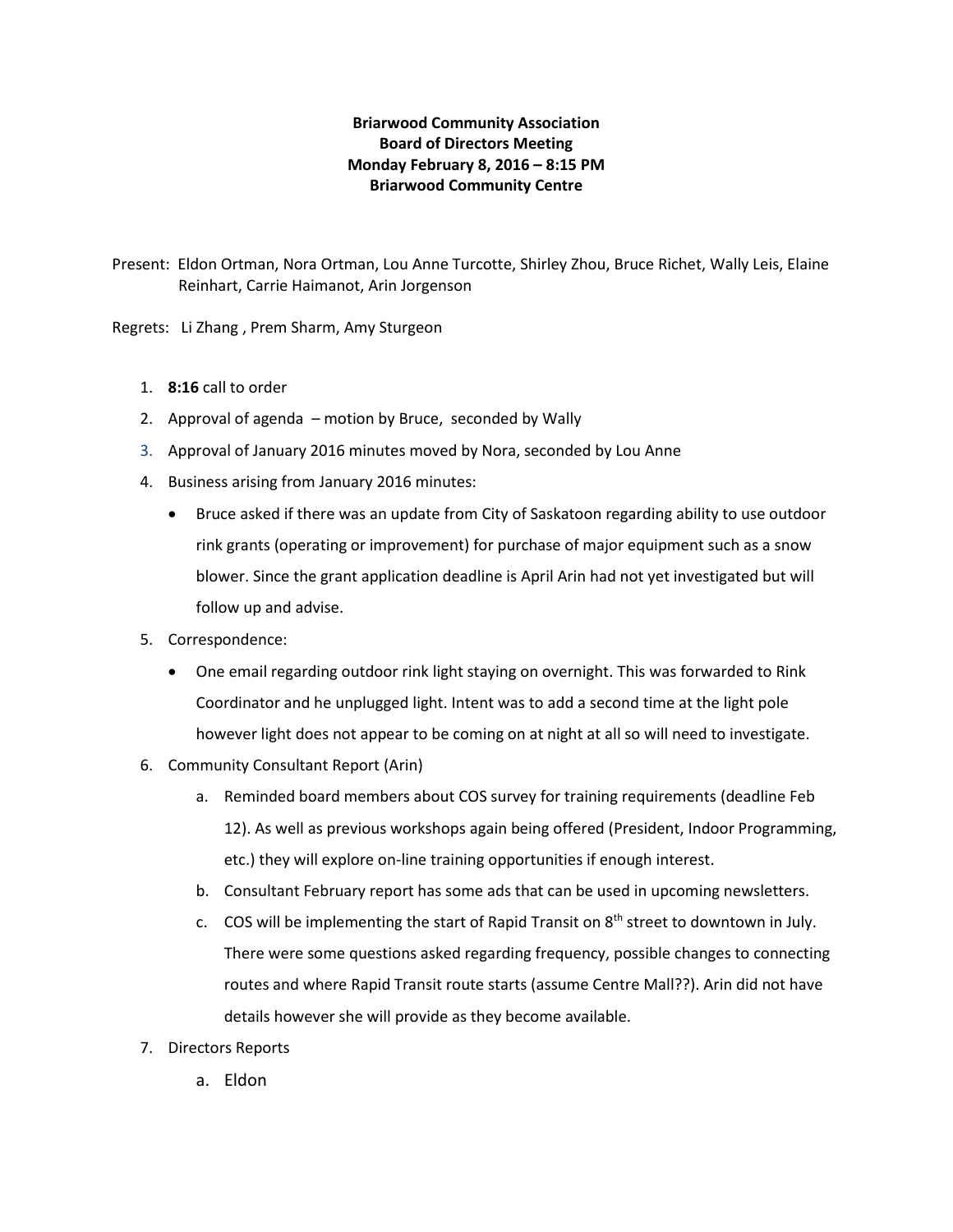# What did you do in the past month?

- Drafted BCA planning calendar and President calendar
- Approached Kevin Ariss (COS) regarding disc golf presentation at AGM

# What will you do in the upcoming month?

- Sign letter of renewal for Memorandum of Understanding between COS and BCA for use of Community Center
- Planning for 2016 AGM in April

# Discussion Items for meeting:

- Shade structure for park
	- b. Bruce

# **Follow-up from last month's meeting:** Discussions with COS on various items

#### **What did you do in the past months? :**

- Contact with the City regarding:
	- Building permits and expectations on house construction
	- Moving of three "shade trees" from COS boulevard to spray park area.
- Reviewed Community Centre "Proposed" Agreement and offered comments to president.

# **What will you do in the upcoming months? :**

- Change signage as required
- Participate in the COS activity around the BCA Park Shade Trees process for spring 2016.

# **Recommendations and rationale why (including financial implications)?**

The replanting of three existing boulevard trees from COS is proposed to replace the "shade structure" originally contemplated. This is a much more cost effective and responsible approach to our "shade" issue at the spray park. One issue may be the survival rate of the transplant process.

**Motions/ Issues/ concerns:** See 8(e).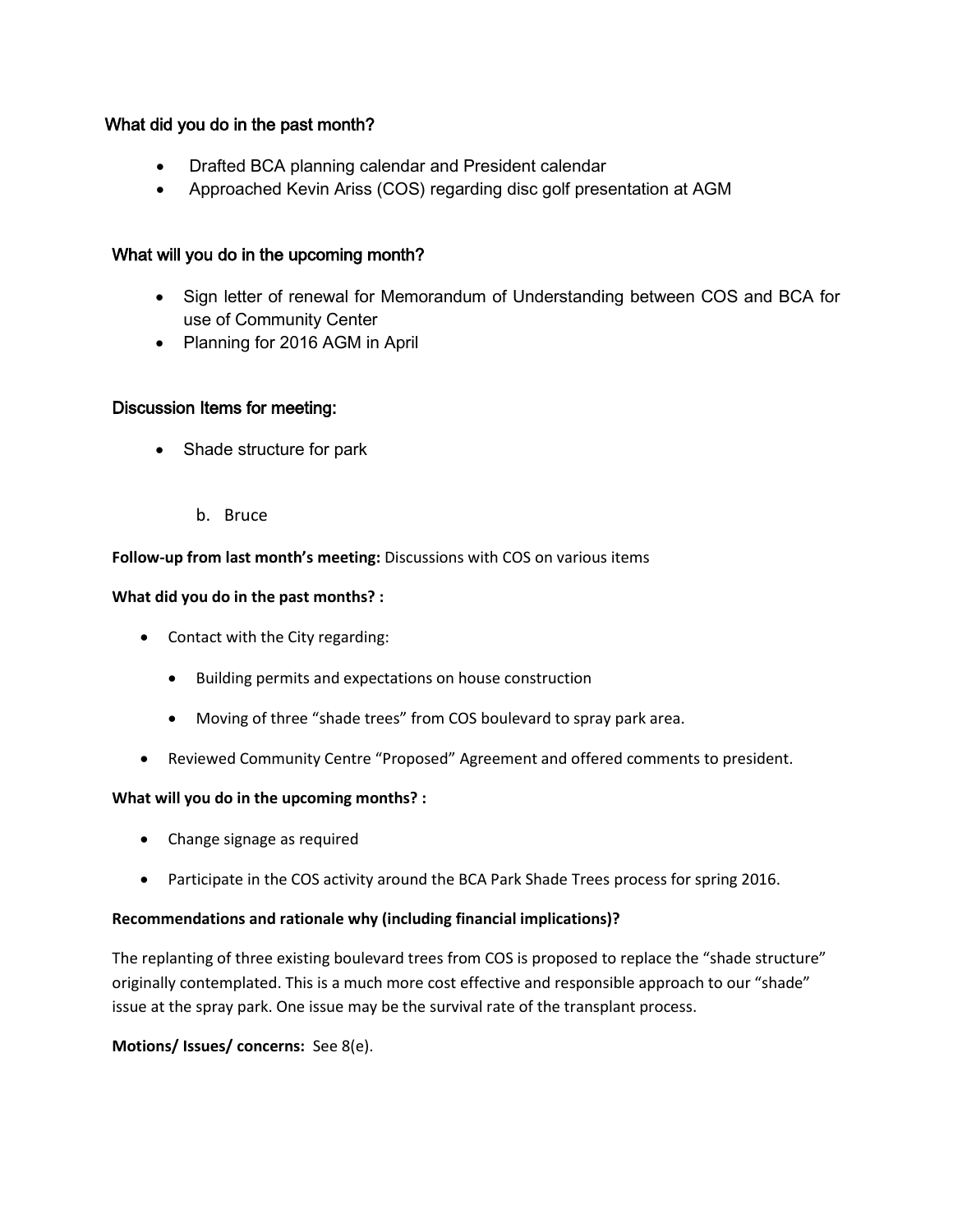# c. Lou Anne

• Advised that there were 2 rentals in month, nothing else to report

# d. Elaine

- Introduced Carrie Haimanot who will be coordinator for spring youth soccer. Elaine will look after Kinder soccer and will recruit assistance as needed.
- Saskatoon Youth Soccer has added an under 7 age group. Also, U6 to U8 will be co-ed.
- Elaine recommends keeping soccer fees consistent with last year which she has provided to Nora.
- Registration period (on-line) will be the same as last year (Feb 22 to March 7) after which the late fee will apply.
- Payment to Saskatoon Youth Soccer will be due by March 21 4:00 PM
- February newsletter notice will be substantially the same as last year with some minor changes for dates, email address, etc. Elaine will forward changes to Li cc: Eldon/Nora

#### e. Nora

# What did you do in the past month?

- Prepared and submitted Sask. Lotteries Grant application for 2016 BBQ
- Booked some entertainment for BBQ including bounce houses and balloon man
- Initiated inquiries for other presentations/entertainment at BBQ
- Compiled and prepared financial statements and working papers for year ending December 31,2015
- Submitted year-end to accountant's for review and preparation of reviewed financials.
- Provided registration lists to participants in indoor fitness classes, closed online registration for the winter session

# What will you do in the upcoming month?

- Complete COS request for registration information for 2015
- Prepare updates to registration system for spring soccer
- Issue payment for expenditures and deposit/ transfer revenue when received

# f. Amy

- o Unable to attend, nothing to report
- g. Li
	- o Unable to attend, nothing to report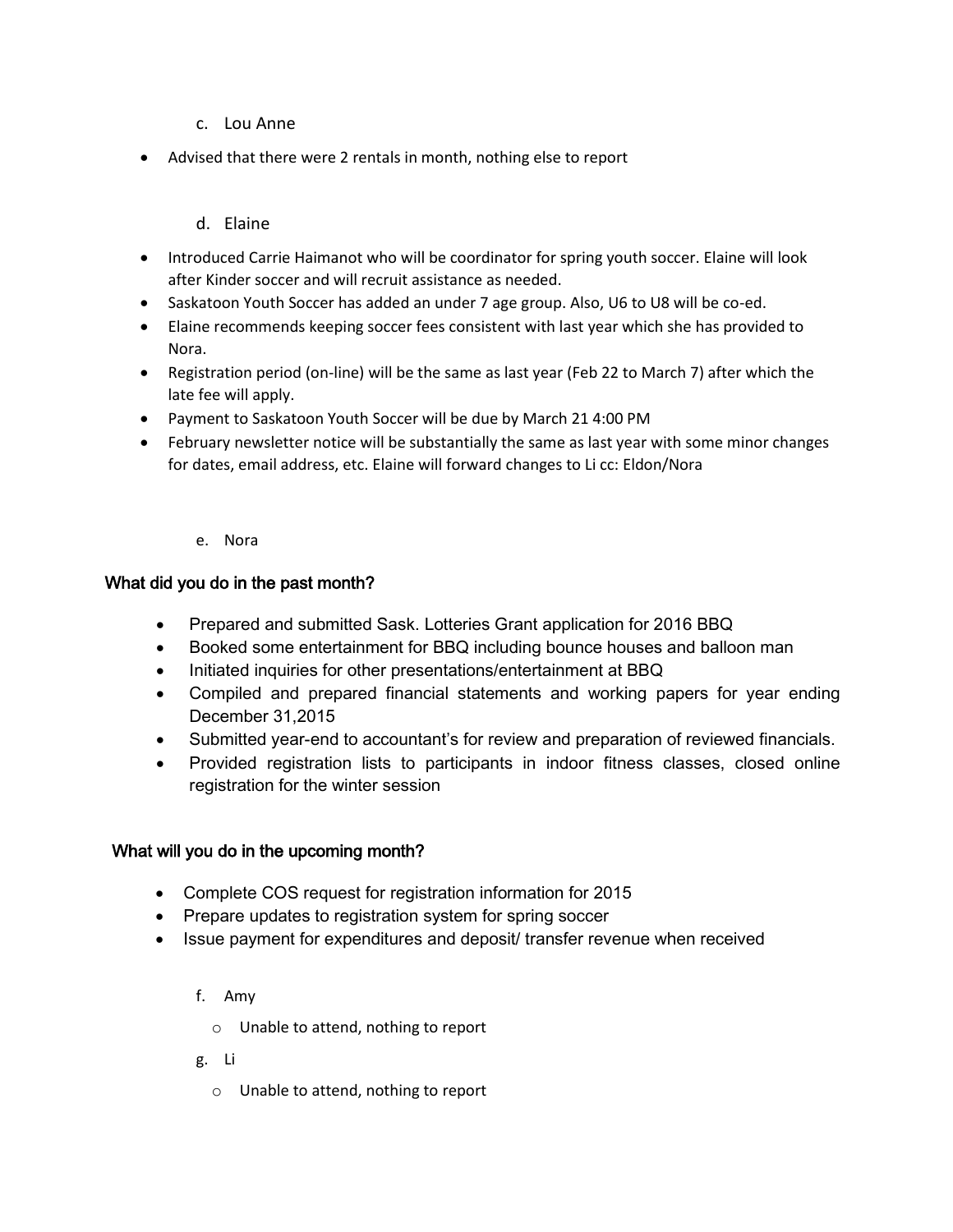#### 8. Old Business

- a. Sask Lotteries Grant application Nora submitted by deadline. Expect to hear if approved by May.
- b. Spring soccer Nora submitted request for Briarwood Park soccer field for nights and times requested by Elaine (Kinder soccer)
- c. MOA with COS
	- First draft of revised MOA was sent out by Elaine in January and reviewed by Eldon, Bruce, Lou Anne
	- Although a number of changes were proposed by BCA, the only changes incorporated were minor (change description of Community Centre and addresses)
	- New clauses added which specifically identifies outdoor bulletin board being responsibility of BCA and BCA now being responsible for providing supplies for washrooms and general cleaning supplies during months that BCA has control of centre (September to May). Concern from BCA that even though rental income is generated during these months, the net income is small and goes towards other CA costs. Arin explained that the main concern from COS is that they don't have a designated person to bring supplies during the year. BCA suggested that COS stock supplies at end of August basis past usage and if any are needed before the following June BCA will look after. Arin felt that was reasonable and will have COS research past years usage.
	- Concern raised by BCA about COS being responsible to clear snow on pathways but BCA be responsible for clearing around entrance. Arin advised that this change was not incorporated into the MOA as this would require a change to the snow clearing service agreement with Parks. She feels that should be able to be done however the MOA will not be changed.
	- BCA noted that there was nothing incorporated into the MOA regarding condition of equipment (specifically tables and chairs) at end of COS summer programs. Arin was expecting this to be added so will investigate. BCA suggested there should be a formal handoff of Centre to COS in June including assessment of building/equipment condition and a formal handoff back to BCA in August. If any damage or cleaning required as a result of summer program then COS will be responsible to fix or clean. Arin will discuss with COS to see how this may be incorporated into MOA.
- d. Board appreciation event Based on responses to date it appears majority of members prefer the evening of February 27. Eldon will advise everyone that we are planning for this date. Rather than holding at a Board Members residence, preference is for a meal at a restaurant. Eldon will solicit suggestions and coordinate final plans.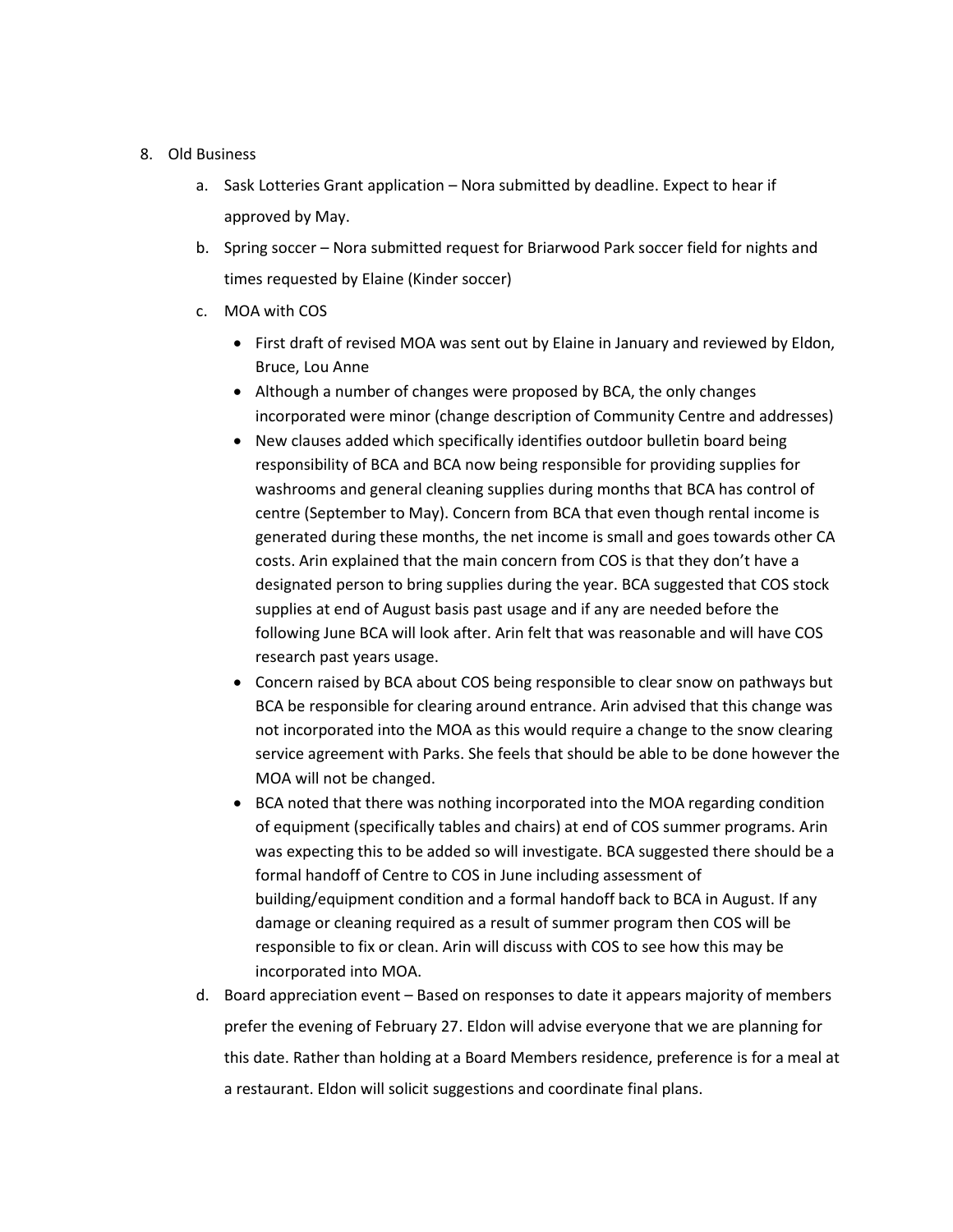- e. Shade for Playground/Spray Pad
	- Arin has advised that COS has three mature trees in Montgomery Park which need to removed due to construction this summer. Possibility that these could be moved to Briarwood Park to enhance shade around spray pad or playground.
	- Bruce provided current pictures of trees and advised that by using Google Streetview you can see what the trees look like with foliage.
	- Arin advised that COS did advise that larger trees are more at risk of not surviving and that Parks would need to provide additional information regarding underground lines (water, power, etc.) before determining how close they could be placed to the spray pad.
	- BCA feels this is a much more cost effective solution for shade and would like to proceed. See following motion:

**Bruce moved "that BCA commit a sum of \$1,800 for the movement, replanting and annual watering of three trees for the Briarwood Park at the Spray Park in the spring of 2016, offered for no cost from the City of Saskatoon". Second by Wally. Passed.**

- f. February newsletter as soccer is proceeding we will need to issue a February newsletter. Elaine/Eldon will coordinate with Li.
- g. AGM Planning Eldon has approached Kevin Ariss (COS) about a presentation at the AGM concerning the planned disc golf course for Donna Birkmaier Park. No response yet however Arin advised that some restructuring in that area has resulted in staff shortage and realignment of duties. She will follow up with him. If this is not an option for AGM she suggested that someone from Parks may be able to present plans for native flowers in natural area.

#### 9. New Business

- a) BCA Board
	- Eldon advised that the following board members/positions are up for nomination this year at AGM:
		- o President Eldon advised that he will not be standing for election as President but will stand for nomination as Past President position for next year.